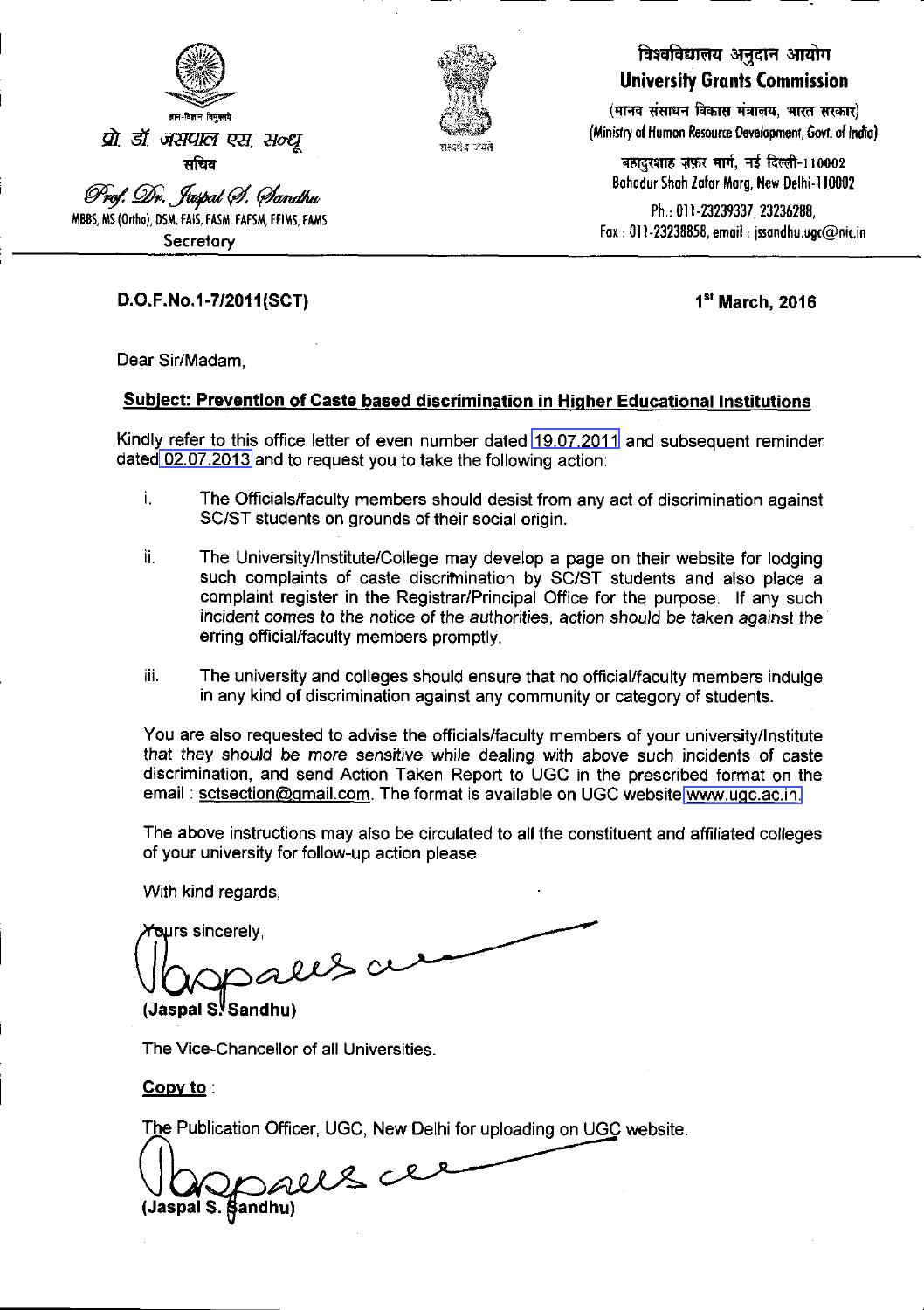<span id="page-1-0"></span>

|        | Name of the University-                                                                                                                                                                       |     |              |
|--------|-----------------------------------------------------------------------------------------------------------------------------------------------------------------------------------------------|-----|--------------|
|        |                                                                                                                                                                                               |     | Action Taken |
| SI.No. | Items                                                                                                                                                                                         | ပ္တ | 능            |
| ᆗ      | discriminating complaints received from the SC/ST Students/Teachers/Non-<br>any Committee to look into the<br>Whether the University has constituted<br>Teaching Staff--Give details there of |     |              |
| $\sim$ | Whether the University has developed a page on the website for lodging<br>complaints of caste discrimination by SC/ST students-details there of<br>(website address)                          |     |              |
| S      | Whether the University is maintaining the Complaint Register and the mode<br>e discrimination<br>of action taken on the complaint of cast                                                     |     |              |
|        | (I)Number of complaints received during the last one year                                                                                                                                     |     |              |
|        | number of complaints settled<br>(II)Out of the total complaints received,                                                                                                                     |     |              |
|        | reported in the complaint (Number)<br>(III) Whether any suicidal type of action                                                                                                               |     |              |
|        | to the notice of the authorities<br>(IV)Action taken in case incident comes<br>against official/faculty                                                                                       |     |              |
| 4      | discrimination against SC/ST received from the Affiliated/Attached Colleges<br>ook into the complaints of<br>Whether the University has any cell to I                                         |     |              |
|        | (I)Mode of solving the Colleges problems                                                                                                                                                      |     |              |
|        | (II)Number of complaints received & solved                                                                                                                                                    |     |              |
|        | (III)Type of Instructions issued to the Colleges against caste discrimination                                                                                                                 |     |              |

 $\label{eq:2.1} \mathcal{L}(\mathcal{L}^{\text{max}}_{\text{max}}(\mathcal{L}^{\text{max}}_{\text{max}}(\mathcal{L}^{\text{max}}_{\text{max}}(\mathcal{L}^{\text{max}}_{\text{max}}(\mathcal{L}^{\text{max}}_{\text{max}}(\mathcal{L}^{\text{max}}_{\text{max}}(\mathcal{L}^{\text{max}}_{\text{max}}(\mathcal{L}^{\text{max}}_{\text{max}}(\mathcal{L}^{\text{max}}_{\text{max}}(\mathcal{L}^{\text{max}}_{\text{max}}(\mathcal{L}^{\text{max}}_{\text{max}}(\mathcal{L}^$ 

 $\epsilon$ 

 $\label{eq:2.1} \frac{1}{\sqrt{2}}\int_{0}^{\infty}\frac{1}{\sqrt{2\pi}}\left(\frac{1}{\sqrt{2\pi}}\right)^{2}d\mu\left(\frac{1}{\sqrt{2\pi}}\right) \frac{d\mu}{\sqrt{2\pi}}\,.$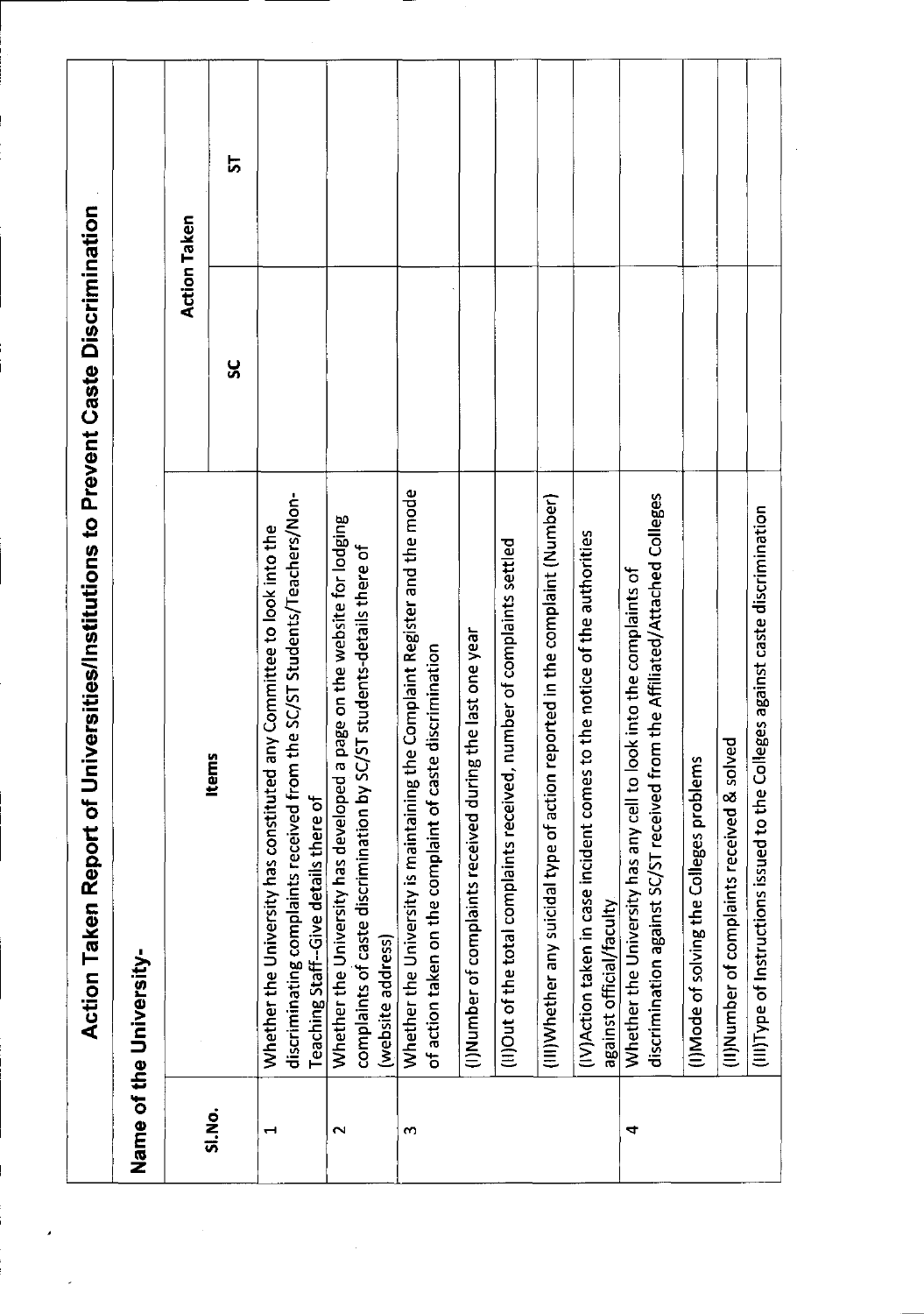$SNe(G) = -59$ .



University Grants Commission 35, Feroze Shah Road. New Delhi-1 10001

<span id="page-2-0"></span>F.1-7/2011(SCT)

June, 2013

The Registrar, All universities/ Deemed to be universities (578) As per list attant

 $0^{\frac{1}{2}}$  2013'

Sub:- Suicides being committed by Dalit Students in Higher Education Instituies due to caste discrimination - reg.

Sir,

Encl: As above.

,n"d

l,am directed to invite your kind attention to this office letter of even number dated 19-7-2011 (copy enclosed) on the subject mentioned above which is self explanatory.

You are requested to send the action taken report on the above letter to this office within 15 days by post or through E-mail sctsection@q:mail.co.

This may be treated as **Most Urgent**.

Yours faithfully,

 $e^{i\pi r}$ 

{or'lVteena Kumari Niarmal) Section Officer

 $6151$  $\overline{3}0ED$